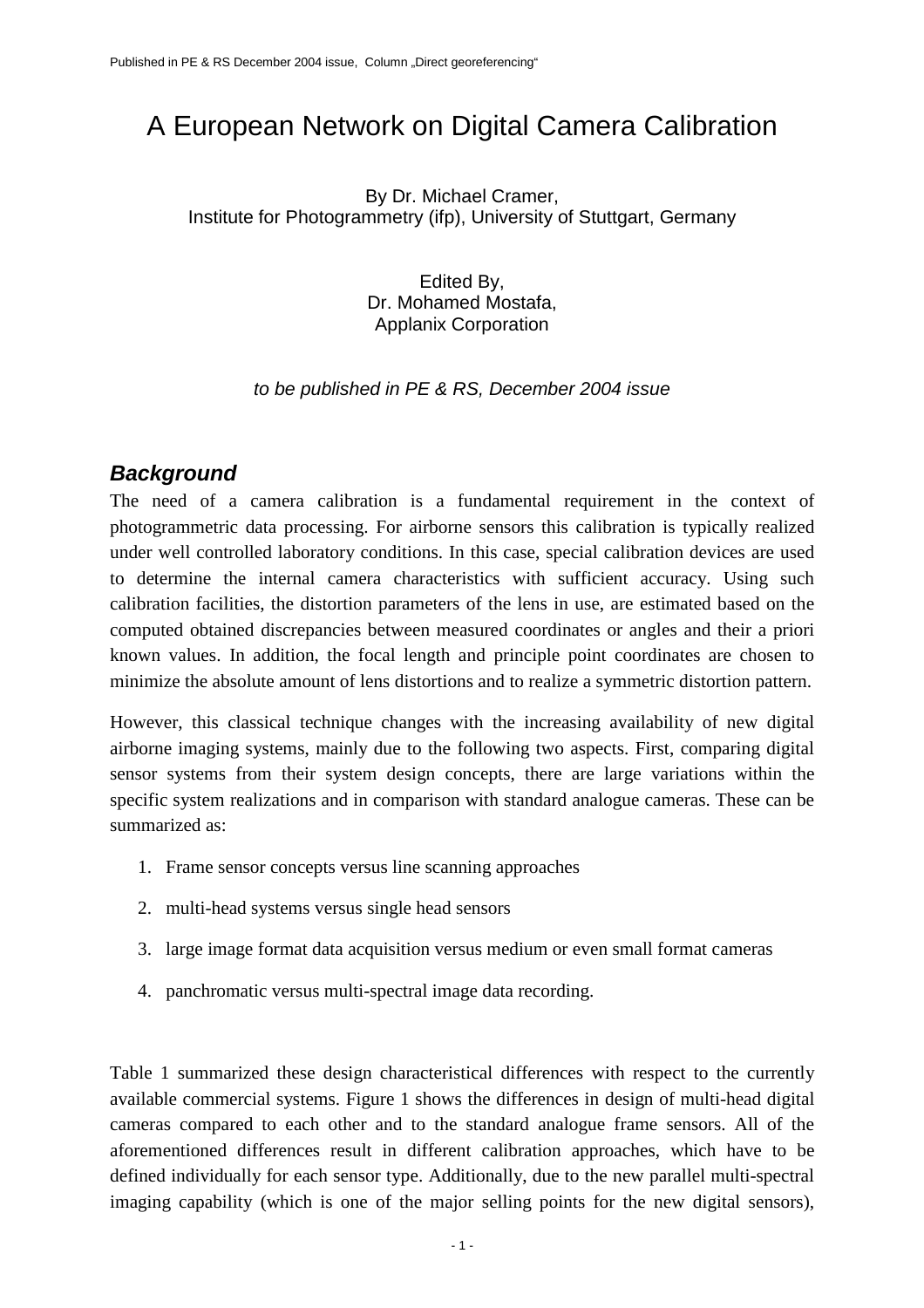calibration should not only be restricted to geometric calibration, but should also include radiometric calibration.

The second fact is mainly due to the integration of the imaging sensors with additional sensors for direct sensor trajectory determination, e.g. GPS or integrated inertial/GPS modules. The combination of digital imaging sensors with direct orientation components is straightforward, since they provide very accurate information of the sensors' movement and which can be used for fast generation of photogrammetric products such as ortho imagery. In the case of line scanning systems a tight integration with inertial/GPS sensors is mandatory for efficient image data processing. The topic of overall system calibration is then important to discuss because calibration has to cover the whole sensor system consisting of both the imaging component and the positioning component. Therefore, the more complex, extended and more general calibration procedures are needed. In this case, the aspect of in-situ calibration gains importance, since calibration should cover the whole sensor system and not only the optical part.

### *The Digital Camera Calibration Network*

 $\overline{a}$ 

The preceding discussion defines the framework of the  $EuroSDR<sup>1</sup>$  initiative on "Digital" Camera Calibration". Within this project a network has been established by the author who formed this network by selecting a group from experts from around the world with different areas of complementary expertise: currently more than 30 experts from the industry, universities, research institutes, and system users. Table 2 lists the members of the network who already have joined the network since September 2003.

The objective of the Digital Camera Calibration project is twofold:

- Collection of publicly available material on digital airborne camera calibration to compile an extensive report describing the current practice and methods (Phase 1).
- Empirical testing with focus on the development of commonly accepted procedure(s) for airborne camera calibration and testing based on the experiences and advice of individual experts (Phase 2).

As a result of Phase 1 a report has been compiled based on contributions from all project participants, which is helpful for digital camera system users to increase their knowledge of digital camera calibration aspects. Additionally, an extensive bibliography of all relevant publications on airborne camera calibration topics has also been compiled and is available to all interested users. The second phase focuses on the development of commonly accepted procedures for camera calibration and testing. A certain number of well-controlled test flight data sets will be provided for experimental analysis, which can be used by each network member individually. It seems to be necessary to concentrate on some of the technical aspects

<sup>&</sup>lt;sup>1</sup> EuroSDR, which stands for European Spatial Data Research, is the European user driven organization already founded in 1953 (formerly The OEEPE). For details, see (www.eurosdr.org).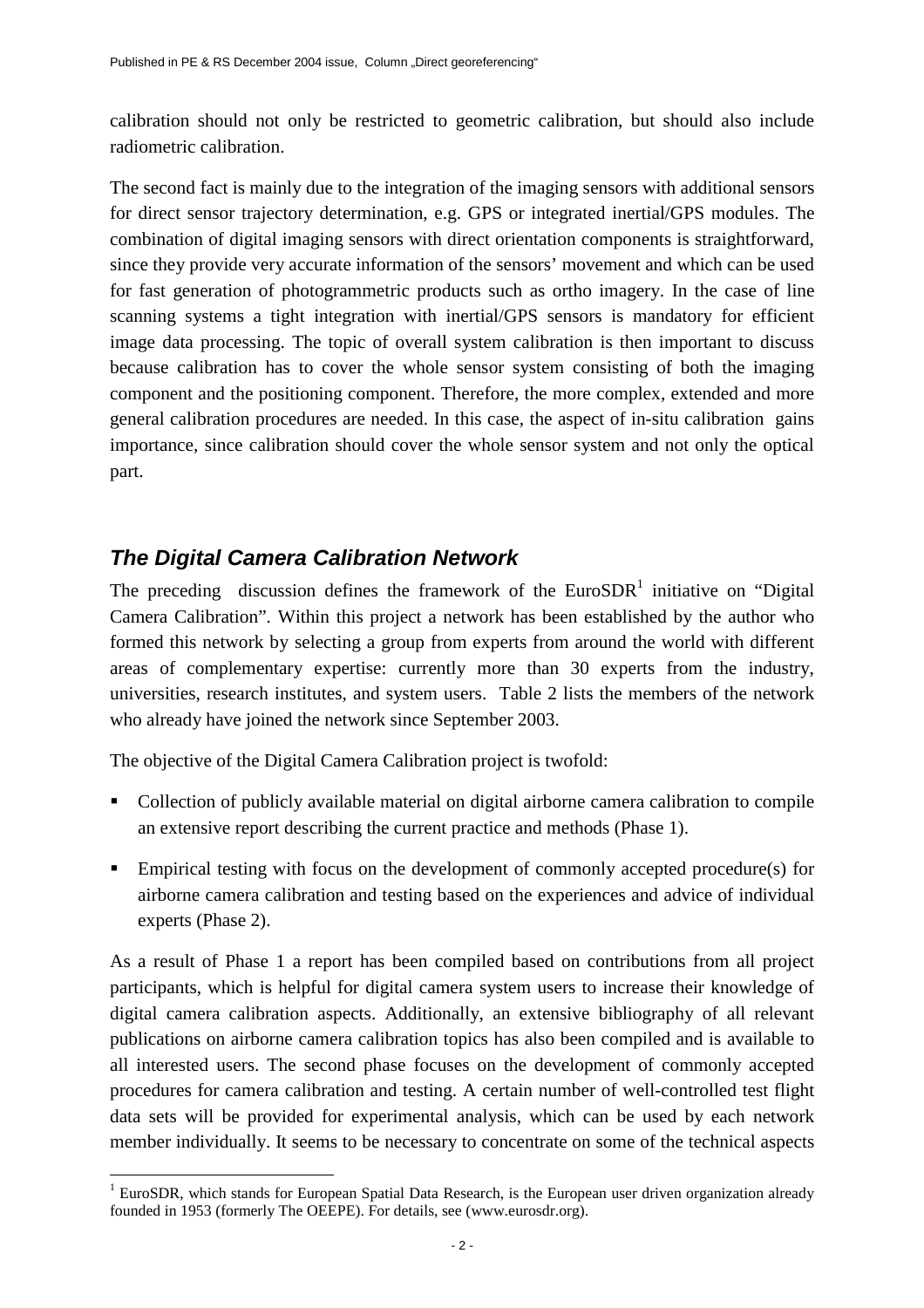in a sequential order, starting with geometrical aspects and verification in a limited number of test flights by different camera producers and discussion on radiometric and image quality aspects. One aspect is the design of optimal calibration flight procedures and then to test them empirically. Another aspect is collecting a list of recommendations from the system vendors about how calibration is optimally done with their systems.

As already mentioned in the beginning of this article the standard method of camera calibration is restricted to the optical part of the camera only. This component-driven approach, typically realized by a visual goniometer technique, is sufficient as long as the system itself consists of this one lens only. On the other hand, a multi-collimator calibration is more efficient and includes not only the optical lenses but also the photographic emulsion fixed on the glass plate placed in the camera. This leads to the more general system driven view, considering not only the individual components during calibration, but also all other important parts forming the overall system. Although most of the photogrammetric system users still feel it is sufficient to have only a traditional system component calibration, the obvious need for an overall calibration has grown over the last 30 years and continues to gain in importance, especially with the advent and use of additional integrated sensors like GPS and IMU. Against this background the need for an in-situ calibration approach increases since this offers the only possibility to calibrate complex digital sensor systems consisting of several sub-components within true physical environments. The in-situ calibration methodology, originating from the close range application field, solves for the calibration parameters within the object reconstruction process. However, one should not be confused and clearly differentiates between simultaneous calibration, test site calibration, and self calibration.

In, today's commercial digital systems, the geometric calibration is increasingly done using the in-situ calibration approach. The Z/I-Imaging DMC and Leica Geosystems ADS40 sensors both rely on a goniometer lab calibration for their individual lenses at first. Nonetheless, the DMC "platform calibration", for example, is obtained from the mission flight imagery. Similar to that, the ADS40 lab calibration parameters are refined from specific test flights. These are performed for each ADS40 sensor before the system is delivered to the end user. Additionally, camera to the IMU spatial relation, which is an essential part of any airborne line scanning system, is determined from the calibration flights too. The calibration flights are done within a special pattern (two flight lines forming a cross, each line flown twice in bi-directional directions and at two different flying heights) in order to realize a sufficiently strong block geometry. It is worth mentioning here that this is certain evidence of exclusively obtaining ADS40 sensor calibration parameters from self calibration in the future.<sup>[MM1]</sup> The lab calibration part for the Vexcel Imaging Ultracam<sub>D</sub> large format digital sensor and the medium format DSS camera system from Applanix Corporation is similar to standard terrestrial close range camera test site calibrations. In both cases 3D terrestrial calibration fields with sufficient number of targeted and coordinated points are recorded from different stations with rotated and tilted camera views. Using appropriate bundle adjustment software the calibration parameters are obtained using least squares technique. In the case of the DSS, an initial boresight calibration is also done during the lab calibration since the IMU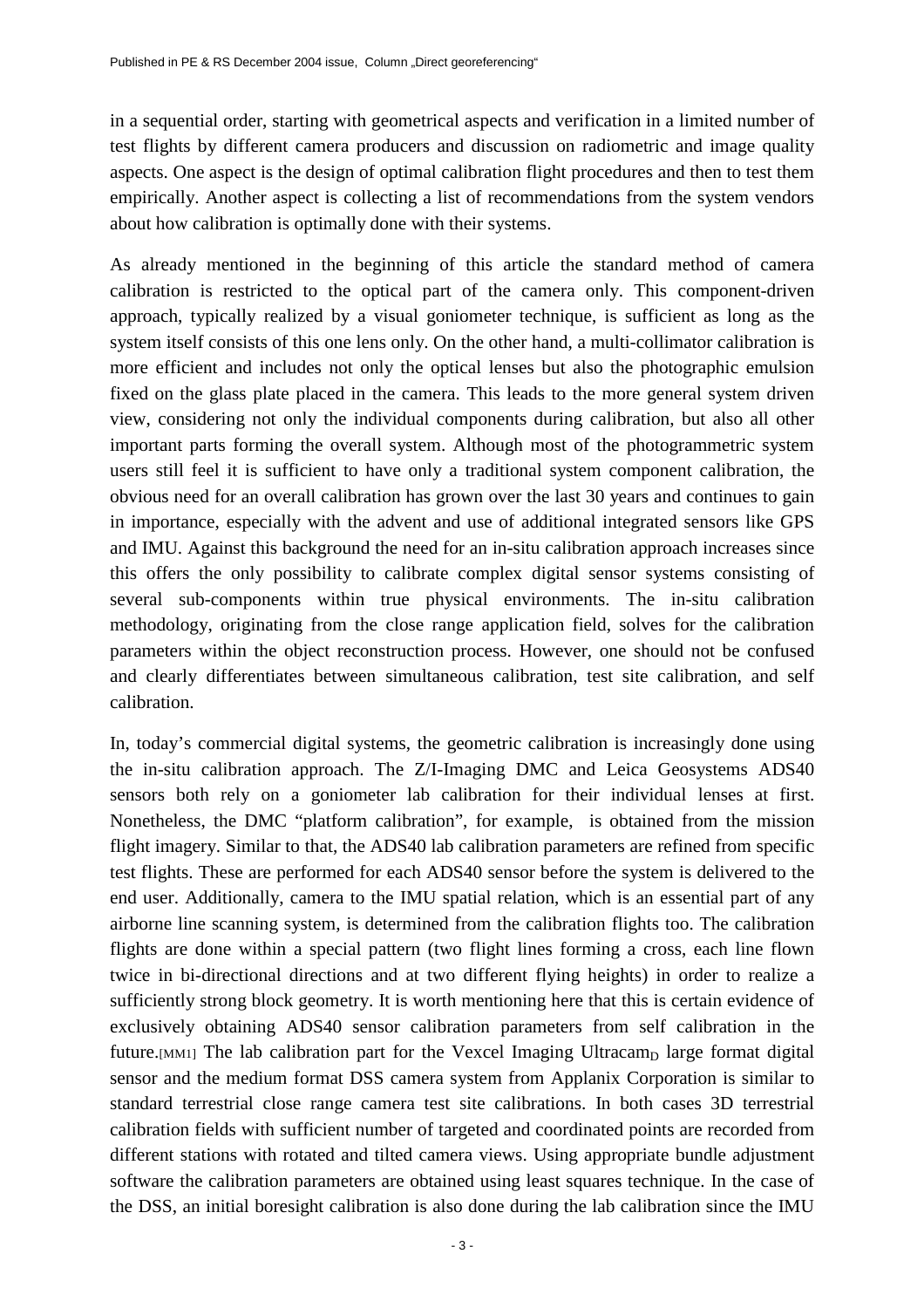is a standard part of the system. On the other hand, the relative orientations between the individual camera heads of Ultracam $<sub>D</sub>$  are estimated for control purposes to detect any tilt</sub> between the different optic modules. Since the orientation between pan-chromatic master cone and the three slave camera heads is assumed to be variable, the transformation parameters are determined for each image individually from the mission site imagery itself, quite similar to the DMC approach. This is essential for stitching the individual image patches together to obtain large format imagery from the multi-head systems DMC and Ultracam<sub>D</sub>. Within this process the distortions parameters from calibration are already considered providing a (theoretically) distortion free image which is used in production then. Again, these values are verified from airborne calibration as a second step. For the DIMAC sensor from Dimac Systems, which is again a frame based sensor with a flexible combination of up to four individual camera heads, is exclusively calibrated from calibration flight data. In contrast to the DMC and Ultracam<sub>D</sub> concept, the images from the different camera heads are kept individually without merging them into a larger format image during data postprocessing.

From the preceding discussion on the geometric calibration using six examples of modern airborne digital systems, the following statements could be summarized:

- System-driven calibration approaches are of increased importance.
- A decreased use of classical lab calibration seems to be evident, whereas the importance of in-situ calibration is definitely increasing.
- The acceptance environment of a combined lab and in-situ calibration has to be increased. There are clear knowledge deficits on the users' side, when talking about a full system calibration using in-situ calibration techniques. This is basically due to the fact that these are not as common in the traditional airborne photogrammetry field. With their increasing usage, such methods will be accepted as powerful and efficient tools for overall system calibration.

All these aspects will be discussed in more detail and verified from experimental research in the ongoing project at hand. The long-term perspective of the network activities is geared towards the development of optimal calibration setup, which is appropriate for each individual sensor system design. The goal is not to compare between individual camera systems, but to distribute information to a wide range of users that can then be transferred to any new digital camera of comparable system architecture. In general, experiences within this network have already resulted in the fruitful interaction between system providers and system users. It is also expected to see more and more recommendations on system calibration and optimal data processing provided by camera manufacturers. Since camera calibration has a world-wide interest, the EuroSDR initiative has a close link with other calibration activities, mainly in the United States. Other experts from this background are also cordially invited to participate in the EuroSDR network. All relevant information is available from the project website at http://www.ifp.uni-stuttgart.de/eurosdr/ .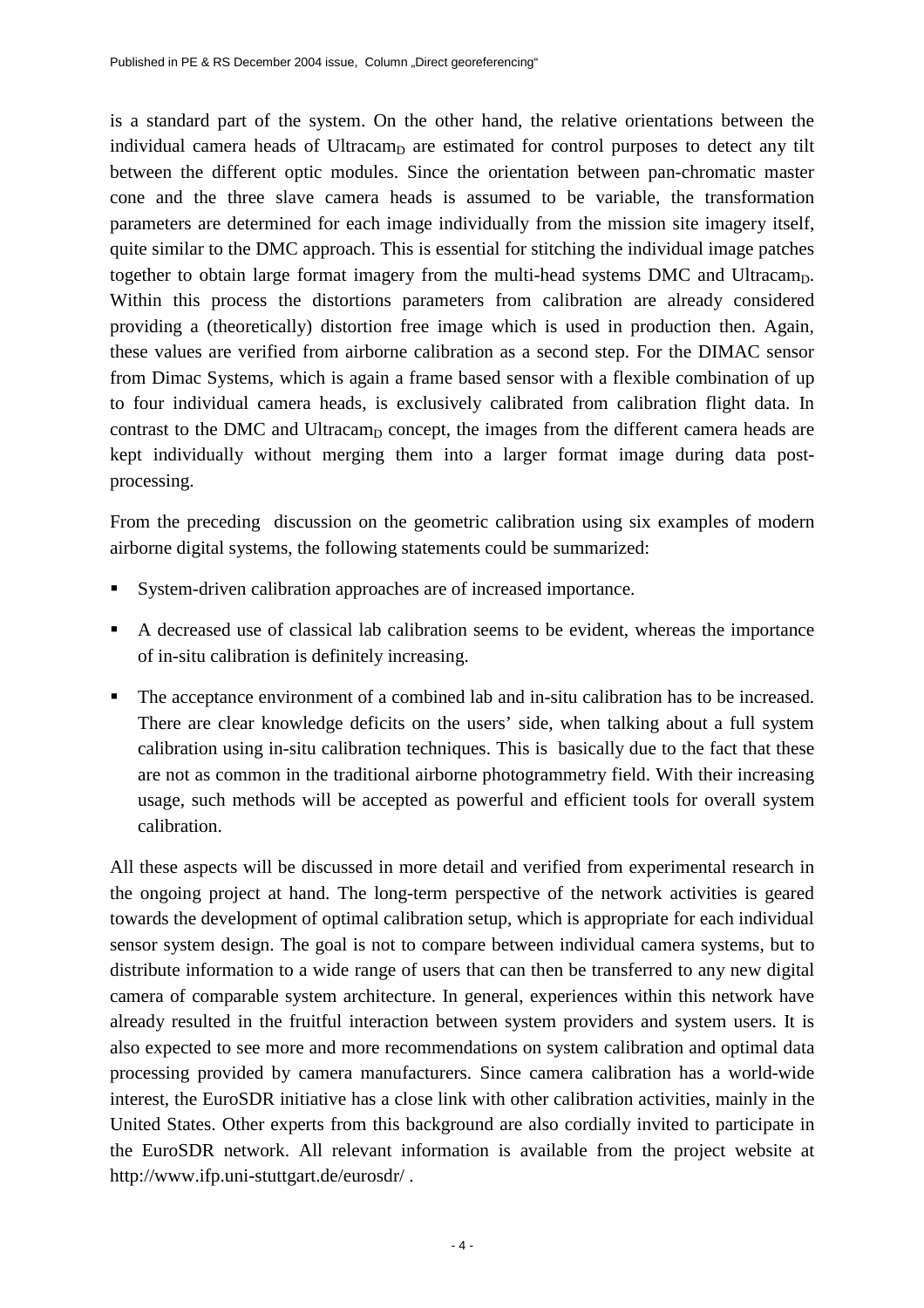## *Acknowledgments*

The author would like to thank all network members for their continuously active support and contributions. The special assistance of Roger P. Pacey is gratefully acknowledged. Special thanks needs to be expressed to the national mapping authorities and other private companies providing their test flight materials for the upcoming Phase 2 testing.

| #              | System              | Geometry |       | Sensor<br>heads |       | Image format |                      | Image recording  |               | Inertial/GPS<br>components |                |
|----------------|---------------------|----------|-------|-----------------|-------|--------------|----------------------|------------------|---------------|----------------------------|----------------|
|                |                     | line     | frame | single          | multi | large        | medium               | syn-<br>chronous | Syn-<br>topic | optional                   | man-<br>datory |
|                | ADS40               | ☑        |       | ⊠               |       | ☑            |                      | ☑                |               |                            | ☑              |
| $\overline{2}$ | <b>DMC</b>          |          | ☑     |                 | ☑     | ☑            |                      | ☑                |               | $\blacktriangledown$       |                |
| 3              | Ultracam $_{\rm D}$ |          | ☑     |                 | ⊠     | ☑            |                      |                  | ⊠             | ☑                          |                |
| 4              | <b>DSS</b>          |          | ⊠     | ☑               |       |              | ☑                    | ⊠                |               | ☑                          |                |
|                | <b>DIMAC</b>        |          | ⊠     | ☑               | ☑     |              | $\blacktriangledown$ | ☑                |               | $\blacktriangledown$       |                |
| 6              | HRSC-Ax             | ☑        |       | ☑               |       | ☑            |                      | ☑                |               |                            | ☑              |
| 7              | $3-DAS-1$           | ☑        |       |                 | ☑     | ☑            |                      | ☑                |               |                            | ☑              |
| 8              | Starimager          | ☑        |       | ☑               |       | ☑            |                      | ☑                |               |                            | ☑              |

Table 1. Characteristics of modern digital airborne sensor system designs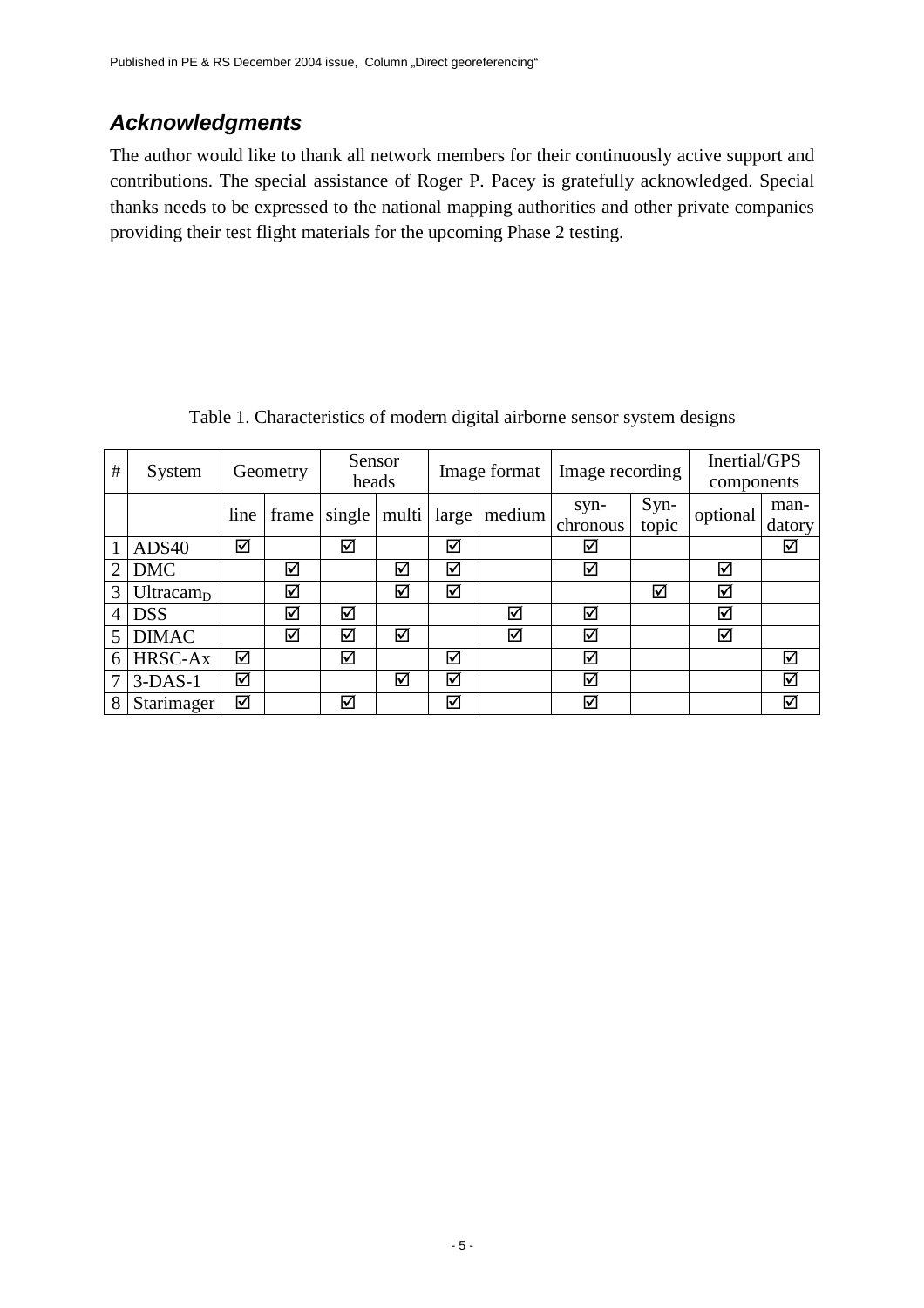| $\#$                                          | Organization                             | Network member                              |  |  |  |  |  |  |
|-----------------------------------------------|------------------------------------------|---------------------------------------------|--|--|--|--|--|--|
| System providers                              |                                          |                                             |  |  |  |  |  |  |
| 1                                             | ADS 40, Leica Geosystems                 | Mr. U. Tempelmann, Mr. P. Fricker           |  |  |  |  |  |  |
| $\overline{2}$                                | DMC, Z/I-Imaging                         | Mr. C. Dörstel, Dr. M. Madani               |  |  |  |  |  |  |
| 3                                             | Ultracam <sub>D</sub> , Vexcel           | Dr. M. Gruber                               |  |  |  |  |  |  |
| $\overline{4}$                                | <b>DIMAC</b> , Dimac Systems             | Mr. P. Louis, Mr. J. Losseau                |  |  |  |  |  |  |
| 5                                             | DSS, Applanix Corp.                      | Dr. M. Mostafa                              |  |  |  |  |  |  |
| 6                                             | Starimager, Starlabo Corp.               | Dr. K. Tsuno                                |  |  |  |  |  |  |
| Industry & other software developers          |                                          |                                             |  |  |  |  |  |  |
| 7                                             | <b>ISTAR</b>                             | Dr. P. Nonin                                |  |  |  |  |  |  |
| 8                                             | MacDonald Dettwiler                      | Dr. B. Ameri                                |  |  |  |  |  |  |
| 9                                             | Vito                                     | Mr. J. Everaerts                            |  |  |  |  |  |  |
| 10                                            | <b>Optical Metrology Centre</b>          | Dr. T. Clarke                               |  |  |  |  |  |  |
| 11                                            | <b>GIP</b> Engineering                   | Dr. E. Kruck                                |  |  |  |  |  |  |
| 12                                            | <b>ORIMA</b>                             | Dr. L. Hinsken                              |  |  |  |  |  |  |
| 13                                            |                                          | Prof. M. Schroeder, Dr. P. Reinartz, Dr. R. |  |  |  |  |  |  |
|                                               | DLR Oberpfaffenhofen                     | Müller, Dr. M. Lehner                       |  |  |  |  |  |  |
| University                                    |                                          |                                             |  |  |  |  |  |  |
| 14                                            | Ohio State University                    | Prof. T. Schenk, Prof. D. Merchant          |  |  |  |  |  |  |
| 15                                            | ETH Zürich                               | Prof. A. Grün, Mr. L. Zhang, Mrs. S.        |  |  |  |  |  |  |
|                                               |                                          | Kocaman                                     |  |  |  |  |  |  |
| 16                                            | University of Glasgow                    | Prof. G. Petrie                             |  |  |  |  |  |  |
| 17                                            | University of Rostock                    | Dr. G. Grenzdörffer                         |  |  |  |  |  |  |
| 18                                            | University of Stuttgart                  | Dr. N. Haala, Dr. M. Cramer                 |  |  |  |  |  |  |
| 19                                            | University of Hannover                   | Dr. K. Jacobsen                             |  |  |  |  |  |  |
| 20                                            | Humboldt University Berlin               | Prof. R. Reulke                             |  |  |  |  |  |  |
| 21                                            | University of Applied Sciences Stuttgart | Prof. E. Gülch                              |  |  |  |  |  |  |
| 22                                            | University of Applied Sciences Anhalt    | Prof. H. Ziemann                            |  |  |  |  |  |  |
| 23                                            | Institute de Geomatica Castelldefels     | Dr. I. Colomina                             |  |  |  |  |  |  |
| 24                                            | Agricultural University of Norway Aas    | Dr. I. Maalen-Johansen                      |  |  |  |  |  |  |
| National mapping agencies & other authorities |                                          |                                             |  |  |  |  |  |  |
| 25                                            | <b>Swedish Land Survey</b>               | Mr. D. Akerman                              |  |  |  |  |  |  |
| 26                                            | Finnish Geodetic Institute               | Prof. R. Kuittinen, Prof. J. Hyppä          |  |  |  |  |  |  |
| 27                                            | <b>British Ordnance Survey</b>           | Mr. P. Marshall                             |  |  |  |  |  |  |
| 28                                            | Swisstopo - Landestopographie            | Dr. A. Streilein                            |  |  |  |  |  |  |
| 29                                            | <b>US Geological Survey</b>              | Dr. G. Stensaas, Dr. G. Y. G. Lee           |  |  |  |  |  |  |
| 30                                            | <b>ICC</b> Barcelona                     | Dr. J. Talaya                               |  |  |  |  |  |  |
| 31                                            | <b>IGN</b> France                        | Dr. J. Lagrange, Dr. M. Deseilligny         |  |  |  |  |  |  |

#### Table 2. EuroSDR Digital Camera Calibration Network members (as of September 2004)